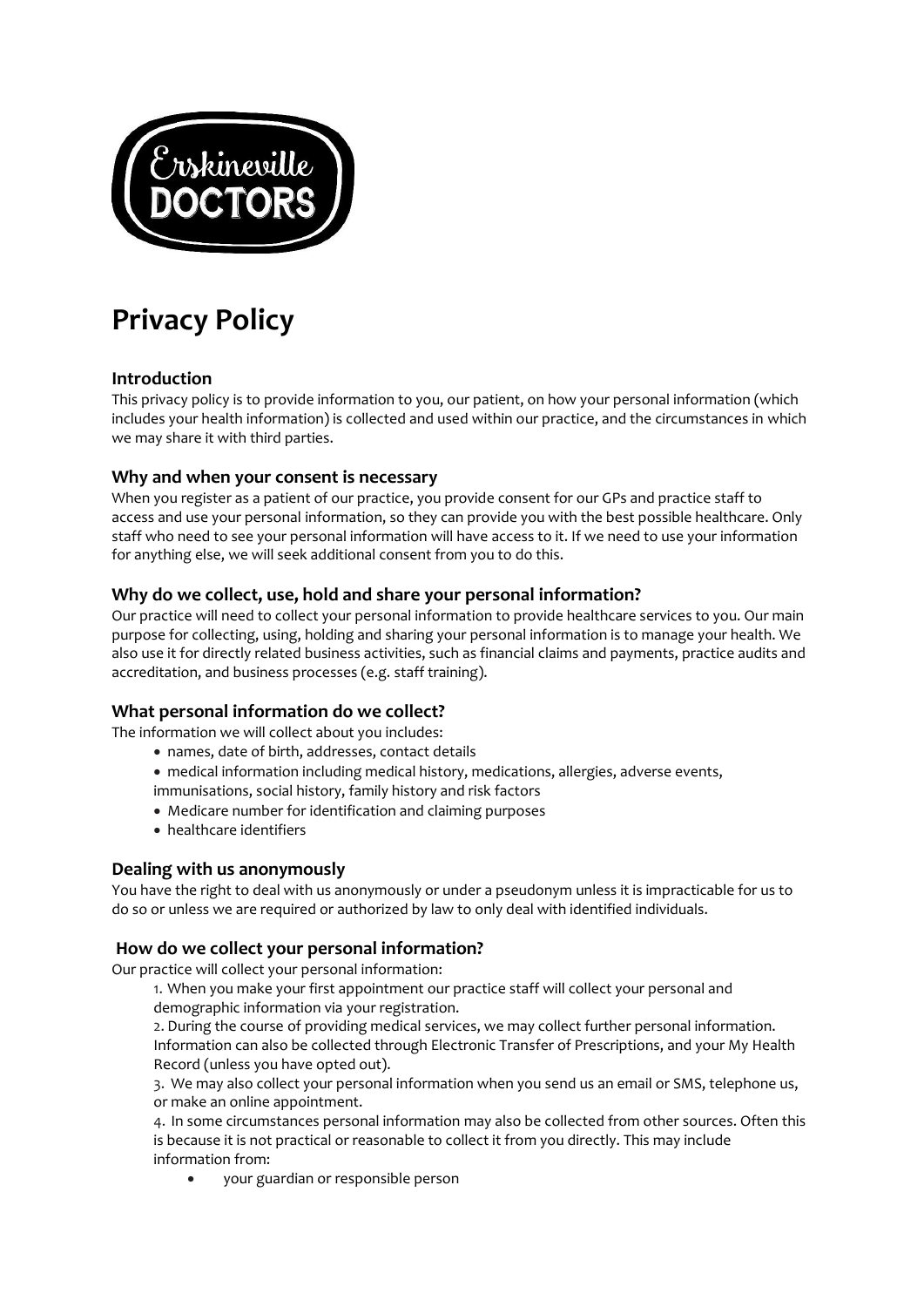- other involved healthcare providers, such as other GPs, specialists, allied health professionals, hospitals, pharmacists, community health services and pathology and diagnostic imaging services
- Medicare, or the Department of Veteran's Affairs

## **Who do we share your personal information with?**

We sometimes share your personal information:

- with third parties who work with our practice for business purposes, such as accreditation agencies or information technology providers – these third parties are required to comply with APPs and this policy
- with other healthcare providers involved in your care
- when it is required or authorised by law (e.g. court subpoenas)
- when it is necessary to lessen or prevent a serious threat to a patient's life, health or safety or public health or safety, or it is impractical to obtain the patient's consent
- to assist in locating a missing person
- to establish, exercise or defend an equitable claim
- for the purpose of confidential dispute resolution process
- when there is a statutory requirement to share certain personal information (e.g. some diseases require mandatory notification)
- during the course of providing medical services -through Electronic Transfer of Prescriptions (eTP), MyHealth Record.

Only people that need to access your information will be able to do so. Other than in the course of providing medical services or as otherwise described in this policy, our practice will not share personal information with any third party without your consent. Our practice may use your personal information to invite you to participate in research projects. Our practice will not use your personal information for marketing any of our goods or services directly to you without your express consent. You may opt-out at any time by notifying our practice in writing.

We will not share your personal information with anyone outside Australia (unless under exceptional circumstances that are permitted by law) without your consent.

#### **Are there any other ways we use your information?**

Our practice participates in Quality Improvement activities that involve auditing and analysis of patient data. This may also include the collection of de-identified patient data. De-identified data may be provided to government-related health care entities to assist in health care initiatives and responses to the changing health of the population. The data may be further aggregated with data from other practices on a regional or state-wide basis and our practice is de-identified as part of this process. You can advise us if you wish to opt out.

#### **How do we store and protect your personal information?**

Your personal information may be stored at our practice as an electronic record. Our practice stores all personal information securely, on electronic format that is password protected. Paper records are all scanned to an electronic format and become part of your medical records. We will only retain hard copy of X-rays and other imaging temporarily and ask you to collect these. We have confidentiality agreements in place for our staff and contractors.

#### **How can you access and correct your personal information?**

You have the right to request access to, and correction of, your personal information. Patients may request access to their medical records. We prefer you to put this request in writing and our practice will respond within 30 days. We may charge you reasonable administration fees for arranging your access to these medical records. Our practice will take reasonable steps to correct your personal information where the information is not accurate or up-to-date. From time-to-time, we will ask you to verify your personal information held by our practice is correct and up-to-date. You may also request that we correct